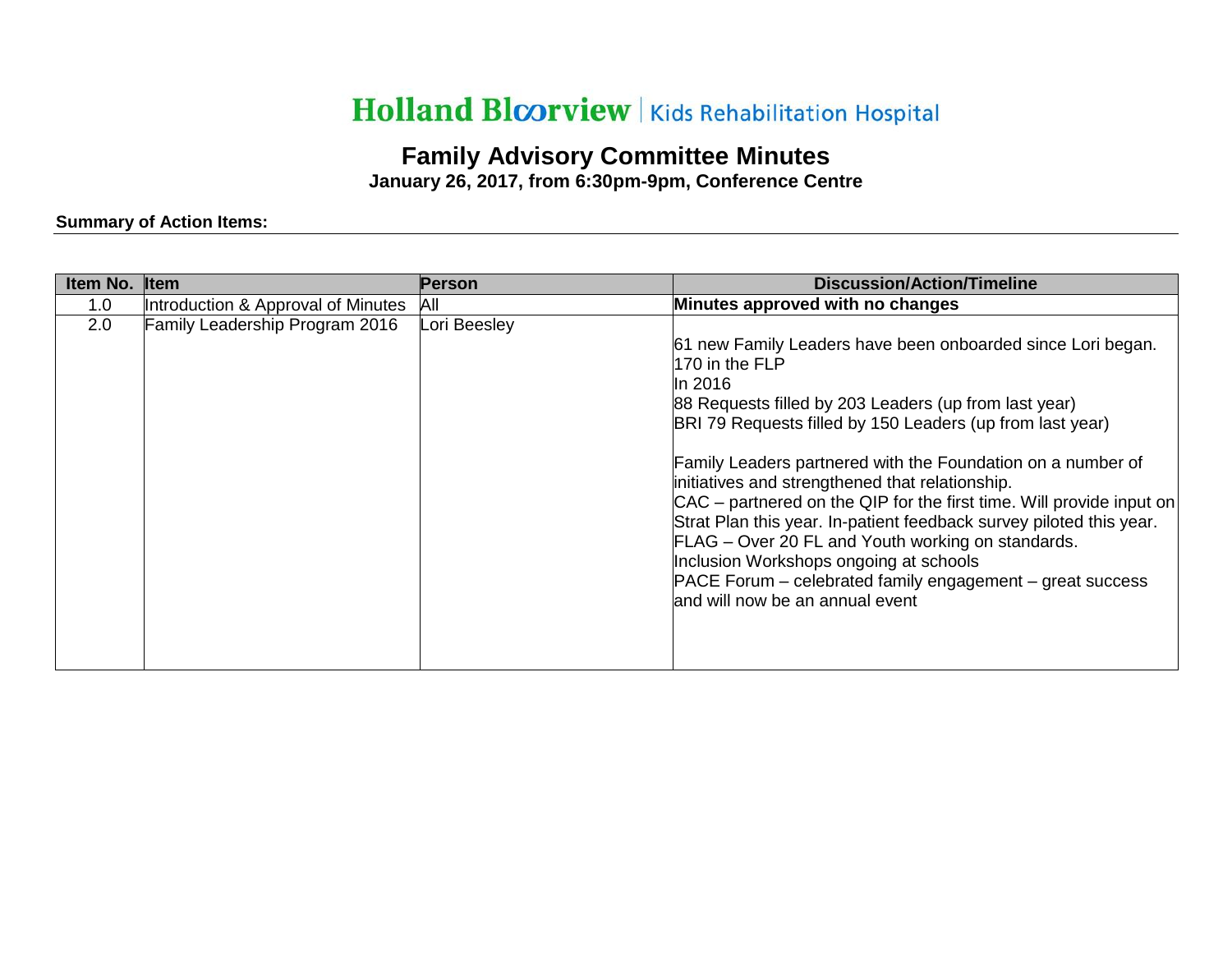| 3.0 | FAC Goals/Sub-committee updates Amir Karmali                                                        |                                                         | <b>Ongoing Goals</b>                                                                                                                                                                                                                                                                                                                                                                                                                                                                                                        |
|-----|-----------------------------------------------------------------------------------------------------|---------------------------------------------------------|-----------------------------------------------------------------------------------------------------------------------------------------------------------------------------------------------------------------------------------------------------------------------------------------------------------------------------------------------------------------------------------------------------------------------------------------------------------------------------------------------------------------------------|
|     |                                                                                                     | Jean Hammond                                            |                                                                                                                                                                                                                                                                                                                                                                                                                                                                                                                             |
|     |                                                                                                     | Diane Savage<br><b>Gideon Sheps</b>                     | Mental Health Strategy - update coming next month.<br>CFCC Day – June $6th$ Save the Date – Let Amir know if you want<br>to distribute chocolate or join the planning committee<br>Coffee Night - November was a success. Next one will be in April<br>and FAC members are invited.                                                                                                                                                                                                                                         |
|     |                                                                                                     |                                                         | Advancing options for hours of service update: Needs<br>Assessment is being developed - by April<br>w/o Feb. 6 & 13 FLP Volunteers will canvas families in the building<br>to ask for feedback on what would work for them. Survey will also<br>be on-line and FLP will be asked to push it to their network<br>It would be good to have staff members canvassing with parents<br>to capture details/stories                                                                                                                |
|     |                                                                                                     |                                                         | Care for the Caregiver<br>Unfortunately we did not receive the grant from the Change<br>Foundation but we are proud of our submission and thank all<br>those Family members involved. Our goal is to have a page on the<br>HB website which will be a hub for Caregivers – to be up and<br>running by June. It will have lists of resources both within HB and<br>in the community and may include other tools and even peer-to-<br>peer support. The Foundation is continuing to support us in<br>accomplishing our goals. |
| 4.0 | Sub-committee work<br>Advancing hours of service<br>- Care for the caregiver<br>program development | All                                                     |                                                                                                                                                                                                                                                                                                                                                                                                                                                                                                                             |
| 5.0 | Model of Care - Respiratory Care                                                                    | Chitra Gnanasabesan<br><b>Anthony Daniel</b><br>Suzanne | • Do we have the right model of care for the complex patients<br>coming here from Sick Kids?<br>• Meeting held in December asking families what is going well<br>with transitions (into HB and out into the community)?<br>• This impacts other areas of the hospital, the community, and<br>all aspects of care<br>• FAC members were asked to provide input on 2 Case<br>Studies. Information will be factored into the development of<br>the model of care.                                                              |
| 6.0 | <b>Youth Advisory Council Update</b>                                                                | Cristina                                                | December<br>• Created a video providing input to the National Accessibility<br>Legislation (video was shown). FAC asked to help share and                                                                                                                                                                                                                                                                                                                                                                                   |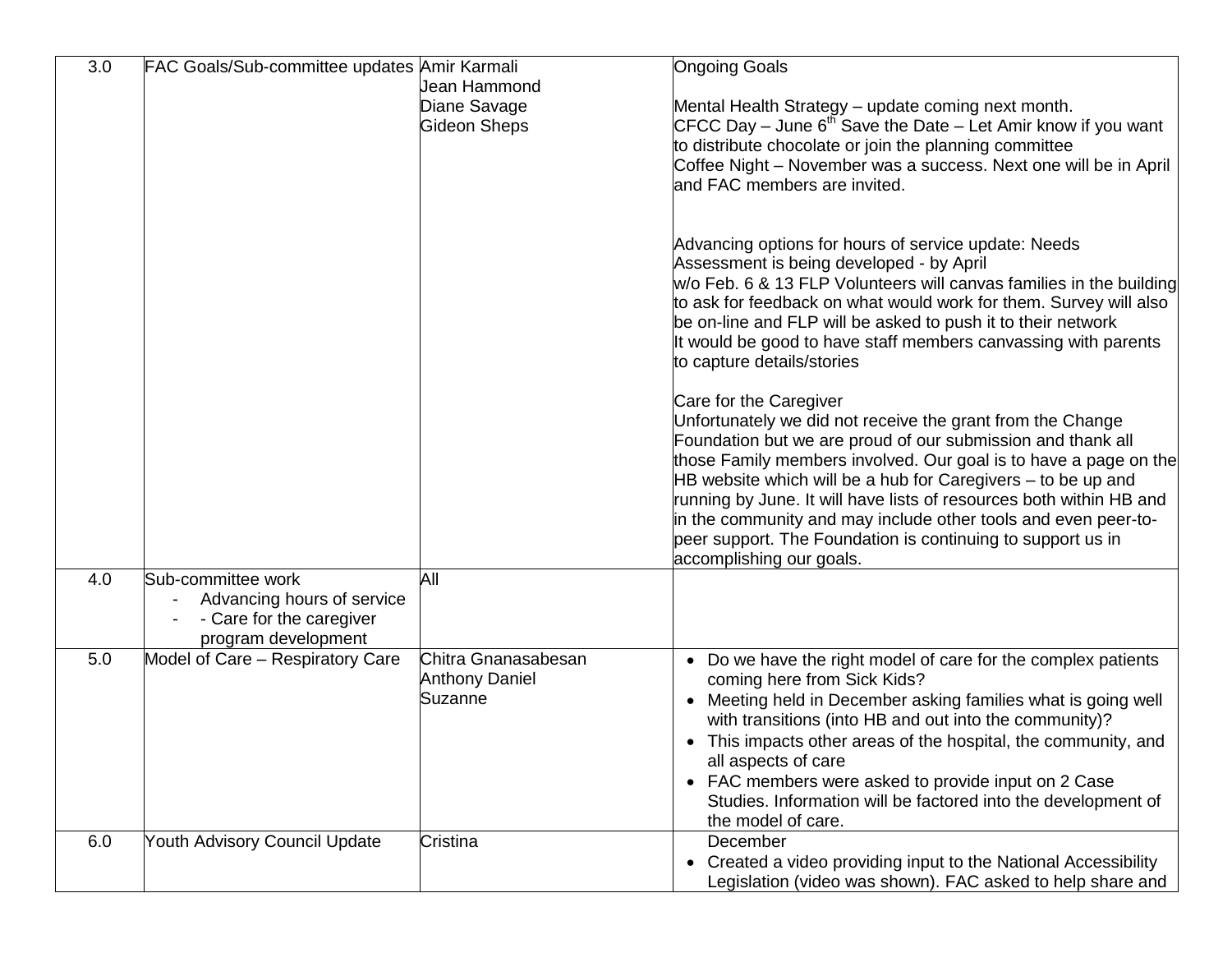|     |                                                   |                                   | spread this video on Facebook and Twitter and to contribute<br>their ideas on Canada.ca/Accessible-Canada (closes Feb.<br>$28^{th}$ )                                                                                                                                                                                                                                                                                                                                                                                                                                                                                                                                      |
|-----|---------------------------------------------------|-----------------------------------|----------------------------------------------------------------------------------------------------------------------------------------------------------------------------------------------------------------------------------------------------------------------------------------------------------------------------------------------------------------------------------------------------------------------------------------------------------------------------------------------------------------------------------------------------------------------------------------------------------------------------------------------------------------------------|
|     |                                                   |                                   | January<br>• Played a key role in the very successful Respite and<br><b>Recreation Fair</b><br>• Consulted on QIP                                                                                                                                                                                                                                                                                                                                                                                                                                                                                                                                                          |
| 7.0 | Quality Improvement Plan                          | Sonia Pagura                      | Background on what a QIP is, how it's developed was reviewed.<br>Progress report on last year's QIP goals was reviewed. Our main<br>challenge continues to be access. Change plans are mostly in<br>progress.<br>FAC was asked to answer 3 questions<br>1. Are the improvements priorities still relevant?<br>2. What additional key improvement areas should we focus<br>on?<br>3. What should our quality priorities be in 3 years? In 5?<br>FAC Members who completed training were awarded their Patient<br>Safety Education Program (PSEP) certificates.                                                                                                              |
| 8.0 | Capes for Kids<br><b>Grateful Patient Program</b> | Sarah Barker<br>Lindsey Hutchison | • Capes for Kids<br>• 28 Teams registered. 163 people registered<br>• \$55,000 raised to date<br>• \$90,000 including sponsorship<br>• Already raised more than 3 years of Change for Kids<br>campaign combined<br>• Tom Chau and Wes Magee are two top-fundraisers<br>• In lieu of incentive prizes certificates and gift cards will be<br>distributed via the Care for the Caregiver program<br><b>Grateful Families Program</b><br>Feb. 10 Gratitude Roundtable - 11 - 12 4E100. FAC members<br>invited to share thoughts on how to take our gratitude to the next<br>level and help other families.<br>HB branded water bottles, toques, Notebooks and travel mugs for |
|     |                                                   |                                   | sale on the Foundation website.                                                                                                                                                                                                                                                                                                                                                                                                                                                                                                                                                                                                                                            |
| 9.0 | <b>Meeting Adjourned</b>                          | All                               | $\bullet$                                                                                                                                                                                                                                                                                                                                                                                                                                                                                                                                                                                                                                                                  |